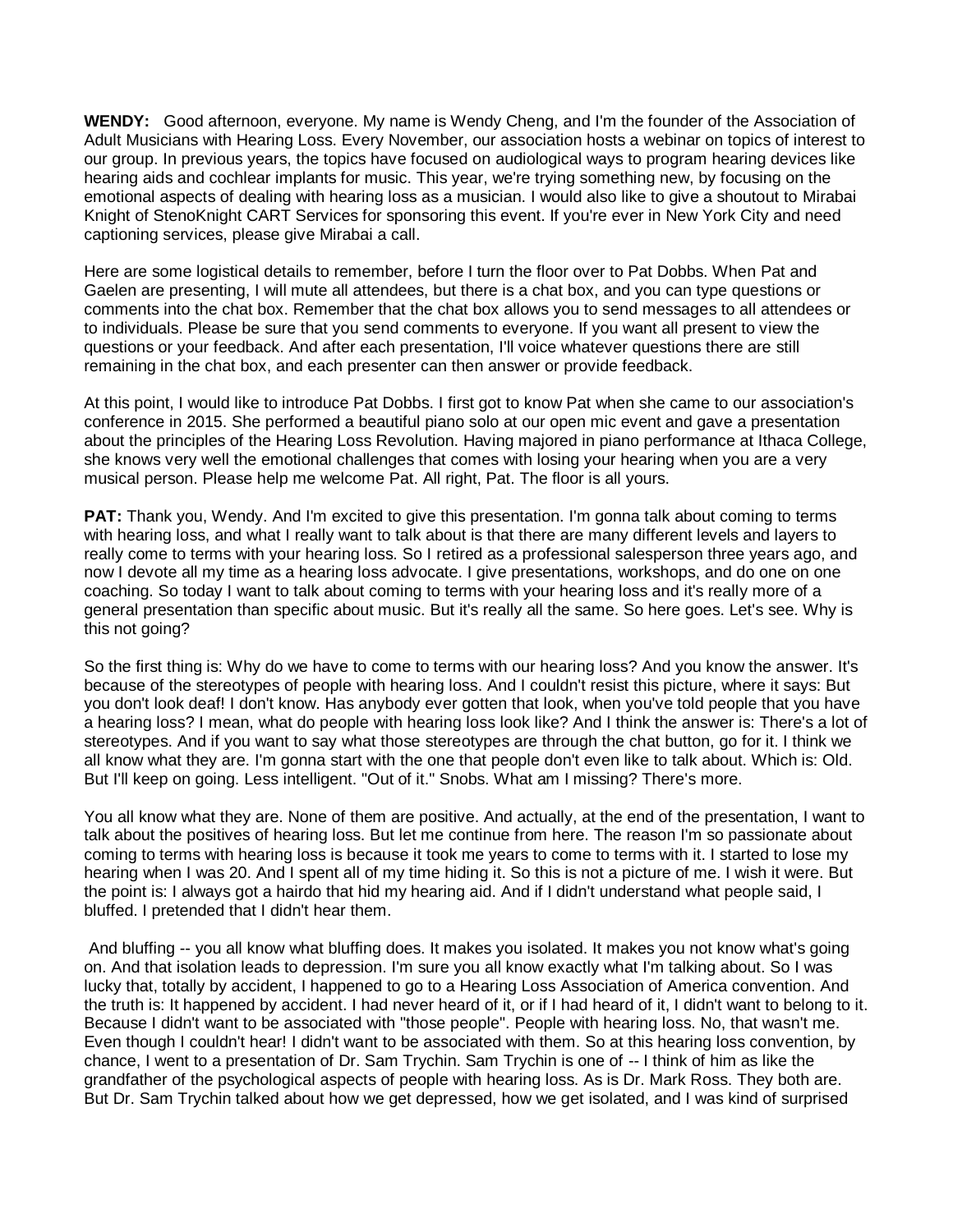that other people felt the same way. But when he said very casually that people with hearing loss bluff, I was like... How did he know that? But obviously he did. And everybody -- I could feel people -- the attendees like... Oh my God. This is a thing? I'm not the only one who does it?! And that started my evolution of coming to terms with hearing loss.

From there, when I went home, I started a Hearing Loss Association of America chapter. This was the first time that I was with a group of people that had hearing loss! It was the first time I could talk to them, we could discuss what it was like, we processed our feelings, we discussed strategies for challenging situations, bottom line, we were support for each other. It was at this time that I wrote the Hearing Loss Revolution and its Nine Guiding Principles. And to me, I had gone through a Revolution. I now knew totally how to support myself, how to advocate for myself. I totally had come to terms with my hearing loss. Or so I thought. But I hadn't. Before I keep on going, these are some of the things that I did. I no longer hid my hearing aids. I no longer bluffed. I learned strategies for better hearing. And I took a workshop from Brad, who is here. It was a HAT training from HLAA. I was so excited to learn about assistive listening devices. I didn't know anything about them. But I struggled to hear on the phone, and I learned strategies from him. I learned technical devices from him. It was one of the best workshops I ever took, and it took me to the next stage of understanding what technology could do for me.

But what I wanted to tell you about is: Even though I thought I had totally come to terms with hearing loss, I hadn't. And that's because... I had a really humiliating experience happen to me at work. When I was at my office, I did a lot of telephoning, speaking to my customers. But I had a really hard time hearing on the phone, if there was any ambient noise. Well, you know what? There was an empty office, where I could have asked for it. I could have said -- you know, it's difficult for me to hear. But I didn't. I did the best I could. When the other people in the office were talking, I didn't make phone calls. Not a very good way to use your time. And it backfired on me. Because one day, I used the phone when nobody else was there. And one of the reps came in the office, and got her messages on the speaker phone, and I couldn't hear with the ambient noise. So I asked her if she could listen to her messages on the handset. Well, when I got off the phone, she yelled and screamed at me. She said I was a selfish person. She cursed at me. She yelled so loud that the manager came in. And she said... I demand that she go to that other office. So of course, that's really what I wanted. But I didn't want it in such a humiliating fashion. And believe me, it was humiliating. Because I was escorted out. So I was really upset. I figured there was something I had to learn from this. And I think what I learned is: I really have to speak up for myself more. It's not a passive thing. You have to be proactive.

So if I had asked for that empty room up front, this humiliating experience wouldn't have happened in the first place. So I've learned that you just can't be that quiet about it. That humble about it. You have to speak up for yourself. When I went to public places, I started to ask for assistive listening devices. If they didn't work, I let them know, but whatever they did, I thanked them for having assistive listening devices, and for helping me. I started an advocacy team for our chapter, and we started to ask for captions or looping. So it took me to the next step, but there were still more steps.

Two years ago, I graduated from Gallaudet's two-year peer mentoring group. So this is a free course that Gallaudet gives for people with hearing loss. It's given online. We meet just about every week. Going over different topics. So we learn different things. We learn there's a course on introduction to audiology, there's a course on legislation, there's a course on advocacy. So we learn from each other, and we learn from the group, and we learn from the information that we were presented with. And for me, all of this knowledge was power. I know that there is the expression "knowledge is power". I'm not sure that I really get it. But I know that as I learned, I felt much more confident as a person with hearing loss. So what did I learn? Some of the things were: How to read an audiogram. Do you believe I've had a hearing loss since I was 20, and I didn't know how to read an audiogram? I learned about the different types of hearing loss. Conductive, sensorineural, mixed hearing loss. I learned about the causes of hearing loss, and I have one of the causes of hearing loss that I think a lot of people do: Nobody knows!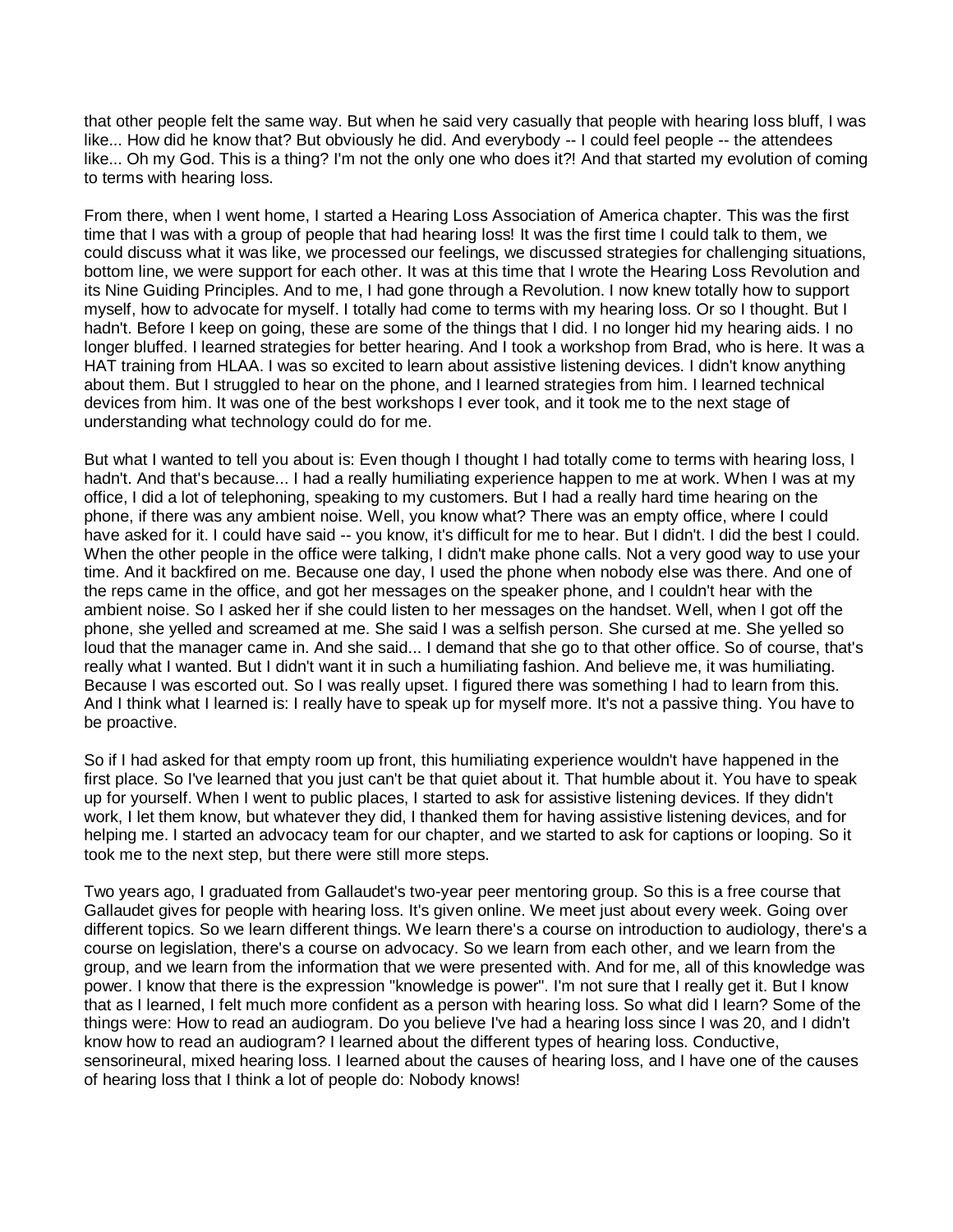I learned more about assistive listening devices. Which helped me on the phone, which helped me with distance, which help me when I'm in a noisy restaurant or in a noisy environment. What a wonderful thing! I learned about auditory training. I have two cochlear implants, and usually when you get a cochlear implant, you have to relearn to hear. But auditory training was never mentioned to me. I didn't know about it. But auditory training helps your brain get stronger, so that you can hear easier. Auditory fatigue. I never knew why I got so tired. After talking to a lot of people. I thought... I just got tired easily. But we get more tired than people with good hearing, because we have to hear what we can. We have to look at people's lips and facial expression. But we also have to fill in the words that we haven't heard, and try to make the best sense of them. So it can be really tiring.

So for me, learning all of those things really just empowered me to talk to people about my hearing loss. Yeah, I showed -- I have short hair, so people see my implants, see my processors. But now I almost want people to see it, so that people ask me about it. I know this is crazy, but I have a service dog, and one of the things I love about my service dog is that people ask me what I have a service dog for, and that gives me an opportunity to educate people about hearing loss. So I've taken many steps to come to more and more terms with my hearing loss. But I still think there's more for me. I think that onion -- I think there's more layers of that onion. Because one of the most difficult situations is with a group of people where people are talking at once. I still haven't figured out how to handle that. Do I ask people to totally change their behavior and talk one at a time? And look at me when they talk? To talk a little slower or louder? Do I have the right to do that? Is it an imposition? Or do I even just drop out? I'm in a drumming class right now. It's djembes. And when the teacher isn't instructing us, people are talking back and forth. And they're talking -- more than one person is talking. Do I have the right to ask them to stop talking together, or do I have a right to ask them to please talk one at a time?

I haven't really figured it out. And I think that it's different, depending on the situation. How important it is to you. Because it's not that big a deal, that conversation only is for a short time, I haven't said anything. But when they say jokes and everybody is laughing, it's not a lot of fun. I haven't figured out... Should I laugh along with them, even though I don't know it's funny? Or should I just sit there? Anyhow, that's my challenge. I don't really know. And I wish this were more interactive, so we could talk about it.

But for right now, I'm gonna move on. There's some specific social situations that people always ask me how to deal with. Dating, meeting new people, love making, and job interviews. Well, all of these things are things we go through. Love making is the one that some people don't like talking about. But the question is: Do you keep your devices in or out? Okay, we'll move on! Job interviews. That's almost a controversial topic. We've talked about it at our meetings, and some people are adamant that you tell people up front, during the interview, that you have a hearing loss. And some people are adamant that you don't. I don't know the answer. I have an opinion, but it's really up to the person.

But what I do believe very strongly is that if you do decide to say it up front, don't make it a big deal. Don't say... I've got to tell you something. I've got a hearing loss. You need to know it up front. I wouldn't do it that way. I would do it in passing. Make it easy. If you do misunderstand what somebody said, and they catch you, say -- oh, I've got to tell you. I've got a hearing loss. That might happen from time to time. Please let me know about it. Again, this is controversial. But I think the more you come to terms with your feelings about your hearing loss, the easier it is to say it. Some people like wearing a button saying: Face me. I'm deaf. Or I have a hearing loss. I personally don't like it. I personally feel more comfortable just -- if I can't hear someone, just saying: You know, if you don't mind, I have a hearing loss. If you could help me out... But, again, everybody is different.

So... I just want to talk about the concept that the Deaf community have, called "Deaf Gain". So the Deaf community don't believe that it's a disability, that they can't hear. They consider that you have a disability, that you can't sign. That you don't know Sign Language. Their communication style is signing, and that's the way they do it. They just feel they have a different way of being in this world. But they must be doing something right, because when you say to somebody that you have a hearing loss, how often do they say: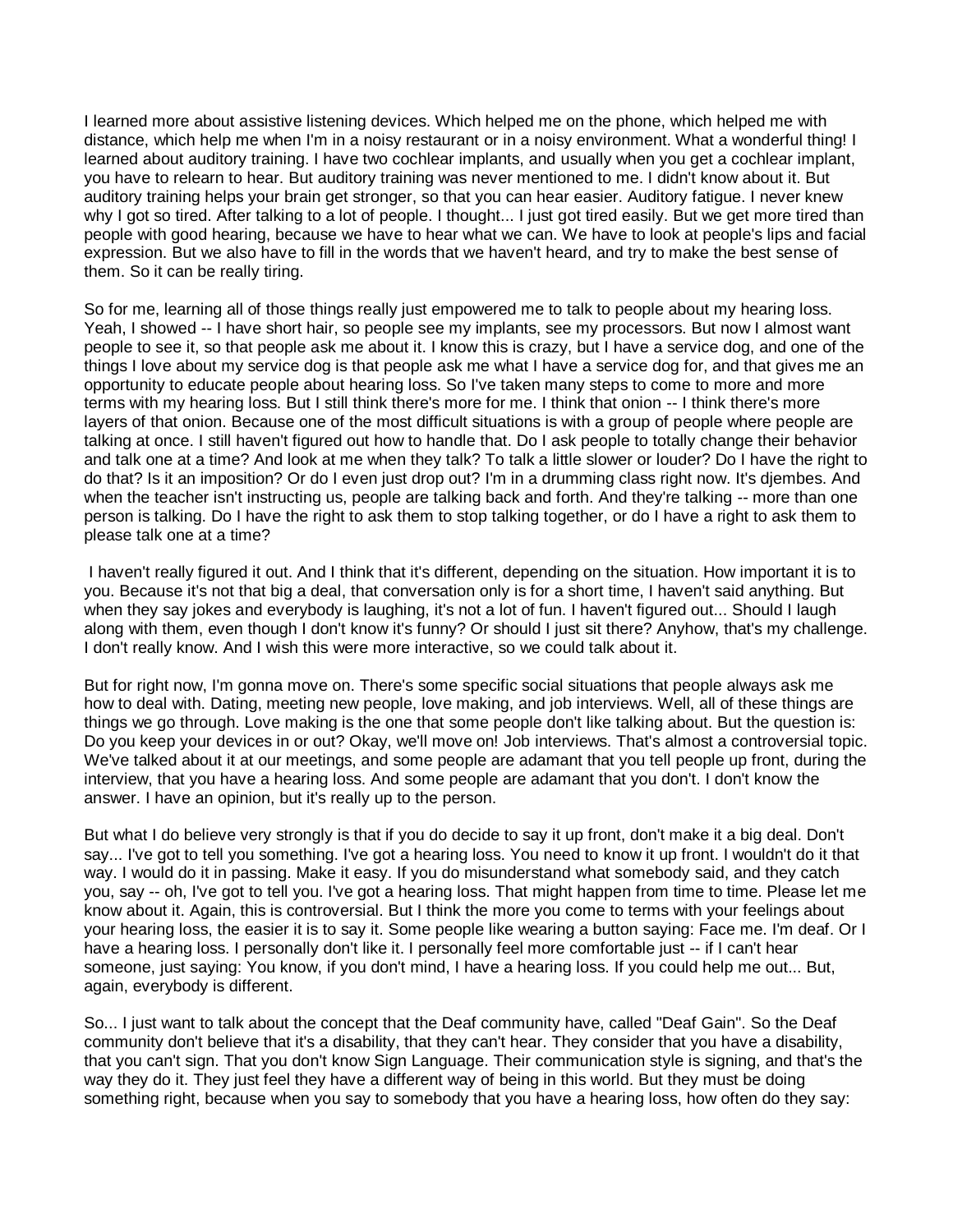Oh, sure. We'll get you a person who can do Sign Language? But people with hearing loss don't necessarily know Sign Language. If I'm right, of the 48 million Americans who have hearing loss, I think only 2% to 3% of them sign. So the Deaf community is doing something right.

And I think their concept of Deaf Gain is perfect. So what I did is... Hearing Loss Gain. And I would love this to be interactive. I think Hearing Loss Gain isn't quite the way to say it, because loss and gain in the same topic doesn't quite make sense, but I think you get what I'm trying to say. There are positives to our hearing loss.

So these are the things that I've written. And the first one is: To come to terms with our hearing loss, we had to become stronger in ourselves. We had to develop a sense of confidence that spreads to all parts of our life. Does that make sense? Do you agree with that? If you are able to tell people to please talk differently, you can't do that unless you have a sense of confidence that you've developed. So I think we've learned to be more sympathetic to other people with disabilities. We understand what it's like to be challenged. And we may not understand other people's specific disabilities, but at least you have a sense what it's like to have a disability. So let's see... Sense of calm about being hard of hearing. I'm not sure what that means. That's from Wendy. I'm not quite sure what that means. Maybe you'll write something. But I'll keep on going. So as a person with hearing loss... Okay. So the other thing is: We are really good listeners. We have to be! We really have to look at the person. We really have to focus on what the person is saying. Okay, number four is a little bit of a joke. But it's also true! We make great sleeping partners, if our partners are big snorers. It doesn't bother us. Noise doesn't keep us awake. But I think there's more. And it's something that I would love to develop. So if all of you have more ideas later on, I would love to hear it. Okay.

So what I want to do right now is go over the Nine Principles of the Hearing Loss Revolution. And I did this for the first presentation. Our lives define us, not our hearing loss. So the important thing about us isn't our hearing loss. It's who we are as a person. As a wife, a mother, a father, a brother, a friend. That's what's important about us. Not our hearing loss. We're intelligent, engaged, and valued in spite of our hearing loss. Sometimes we forget that. Sometimes when we don't hear things, we forget that. We almost wonder: Are we intelligent anymore? And sometimes it's hard to be engaged. Because it's hard to hear. But we still are that same person. We're still as intelligent as we've ever been. And we're engaged and valued in spite of our hearing loss. I love what you said, Brad. We're good at crossword puzzles, because we can fill in the gaps! I love it. We're the heroes of our hearing loss, not its victims. Now, I know for myself there was a long time where I felt like a victim, because I had a hearing loss, because I was challenged hearing.

Because there are situations I couldn't enjoy and didn't want to go to. But we're really not victims. We're really, in a sense, heroes, because we deal with it. It's not easy, but we deal with it. And I think I'm proud of all of us, that we're able to deal with it. We advise people what we need to do so we can hear them best. So it's important for us to say that, because people don't know, and in addition, sometimes our needs change, depending if we're tired, or the acoustics of the room or whatever -- so we need to tell people. We can't assume that they know. So we can't do that. Just a second. We're honest with ourselves and others. We don't pretend to hear what we don't hear. That's bluffing. And bluffing is the worst thing. If you think about it, you're really lying. You're agreeing to things, you're saying things that you really have no clue what you're agreeing to. So not only are you dishonest to the person you're talking to, but you're also dishonest to yourself, because you don't know what's going on. We use assistive listening technologies proudly and advocate for them in public places. So, you know, using assistive listening devices, number one, it's open. People see it. Or for the most part. Some of them are smaller. But we might ask somebody to talk in our mic. And that's taking an extra step of asking people to help us out, to help us hear better. But we also advocate for installing looping in public places. But we also ask for CART in public places. I just got my local theater to use CART for their performances. And I can't tell you how exciting it is for me. Now I can go to this local playhouse, because I can see what they're saying, if I can't hear it. But we need to use these devices, and we need to advocate for them. We see the humor when we misunderstand what people say, and are able to laugh at it. You know, sometimes we misunderstand what people say, and we get all uptight, and we feel stupid, like oh my God, how could I make such a stupid mistake. But you know what I've noticed? People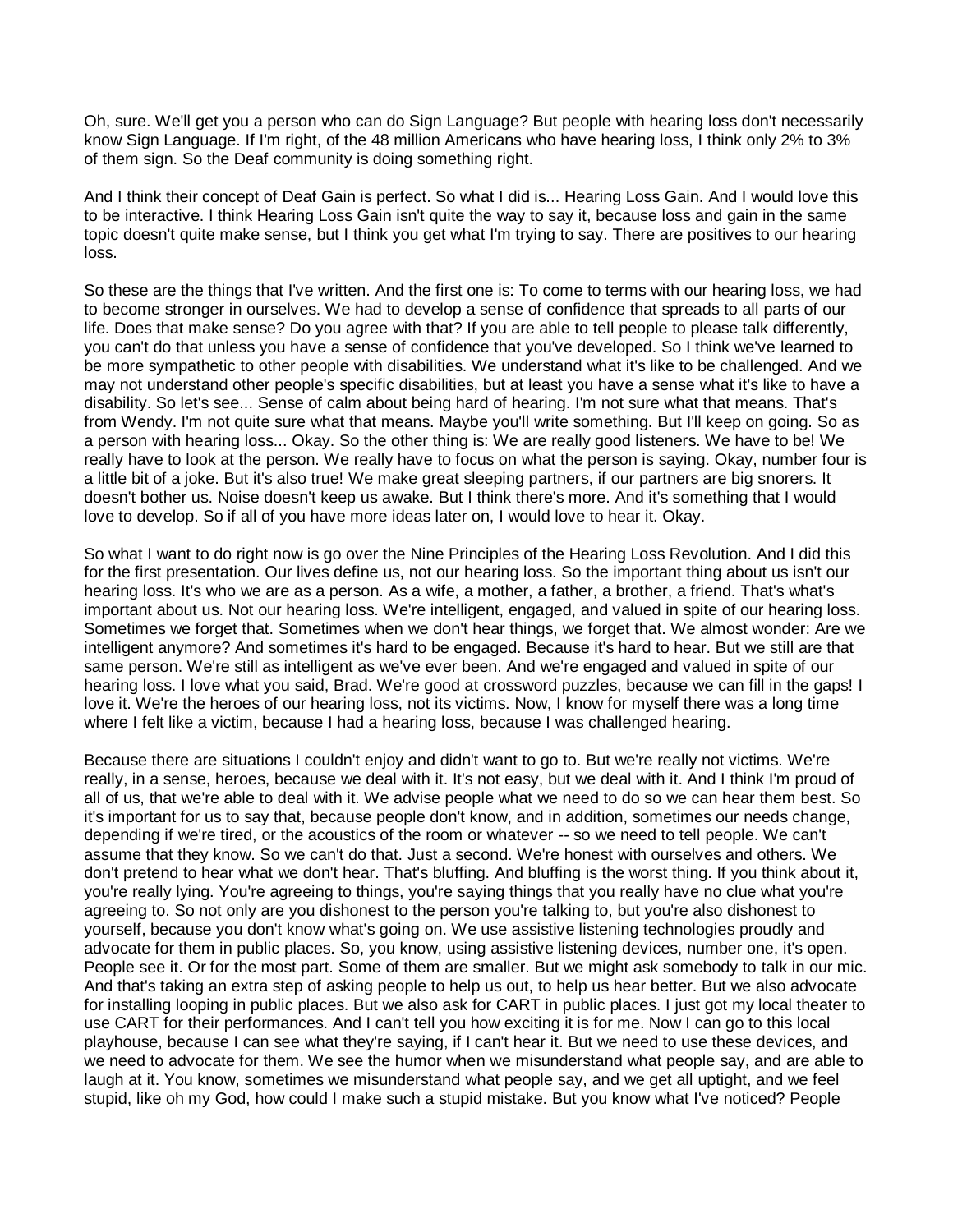with good hearing do the same thing! And they laugh at it. So we need to laugh at it too. And if we get all upset about it, then the other person feels uncomfortable too. So the next one is: We accept with grace the hearing challenges that we cannot change. I was at a dinner party the other night. It was a long rectangular table, with people sitting on different ends of the table, cross-talk going back and forth, and there was no way I could catch anything. And I tried to figure out what I should do. Should I just sit there and act like a zombie? So I decided to just accept it. I went to the host and I said: I'm just gonna sit on the side over here. I'm having a hard time hearing. And I'll join everybody when everybody comes here. She said sure. But what happened is: Other people joined me. Because other people were having challenges as well. So sometimes you just have to accept these situations. This is what they are. At least for today. Maybe tomorrow there'll be technology that we can hear in these noisy situations with cross-talk. And lastly, we're grateful to have the courage and strength for living these principles, but really, we're grateful for being able to come to terms with our hearing loss, living with it, dealing with it, being strong about it, advocating for ourselves, advocating for others, and living the life that we were meant to have. So thank you for this opportunity to share this presentation. I've enjoyed it. If you have any questions or interest in my workshops or coaching, you can contact me at: Pat@CoachDobbs.com so thank you all so much.

**WENDY:** Hi, Pat! This is Wendy. Thank you so much for sharing. I would like to spend about 15 minutes for all the attendees, or even the other panelists to talk about their comments or what they were thinking as you were sharing your presentation. If you want to talk, you can click on the "raise hand" panel, and I'll make sure everyone has a turn to talk. We're not gonna type the questions, because I realized it's gonna take too long.

I have a lot of things to say, as always. So while people are thinking about it, I'll just go ahead, and I'll talk about my thoughts with regards to your presentation. As always, it was an excellent presentation. What I meant to say about a sense of calm is: I lost my hearing at the age of 9, but it didn't become very serious until I was in my mid-20s. And I didn't know whether I was hearing or deaf, and I was struggling to live in the middle, between the hearing world and the deaf world. I actually didn't feel comfortable in my own skin, as a hard of hearing person, until I went to Gallaudet University, after college, and I met other young people like me, who did not mind learning Sign Language. And did not -- who understood what it was like to be able to sit with someone face-to-face, and if you could sign, just be able to sit face-to-face, and not have to ask: Why are we sitting face-to-face? So that was important. So when I talk about a sense of calm, as a hard of hearing person, it's similar to that self-confidence you mentioned. I'm more calm about being hard of hearing than I was 30 years ago. I would say that much. The second thing I want to talk about is: As musicians, we're gonna be dealing with a lot of ensemble situations. Pat, you talked about being able to hear in your drumming class. I had to deal with a similar situation when I'm conducting my handbell ensemble at work. If I'm ringing with a handbell group. Or if I happen to -- if my viola teacher asks me to perform with other students. I know that there are times when I can't fully make sense of all the chitchat. Until the director tells me it's important, or one of my ringers really has a pressing question that she and everyone needs to know - - if I miss the chitchat, I let it go by. Because my feeling is: If it's important, my ringers will let me, the director, know.

And the second question I want to mention here is: How to disclose a hearing loss in an interview. And I think it's very difficult, if you're a working musician, to disclose that you have a hearing loss. Because most people assume if you are a musician, your hearing can't be anything besides being perfect. So I think that's something that a lot of musicians -- a lot of working musicians -- struggle with, or have to figure out another way to deal with it. So personally, that is all my comments with regards to Pat's presentation. Does anybody else want to raise their hand to talk? All the panelists, I think I unmuted them all, except for Gaelen. The attendees can type in the chat box and they can raise their hand, using the raising hand button, and I can unmute them. Okay, Nancy wants to talk. So I'm gonna allow her to talk. So Nancy, you can talk now. Let's see. Yeah. Nancy, are you there? You can talk now. Are you able to turn your computer audio on?

**NANCY:** Okay, let me see. Uh-oh.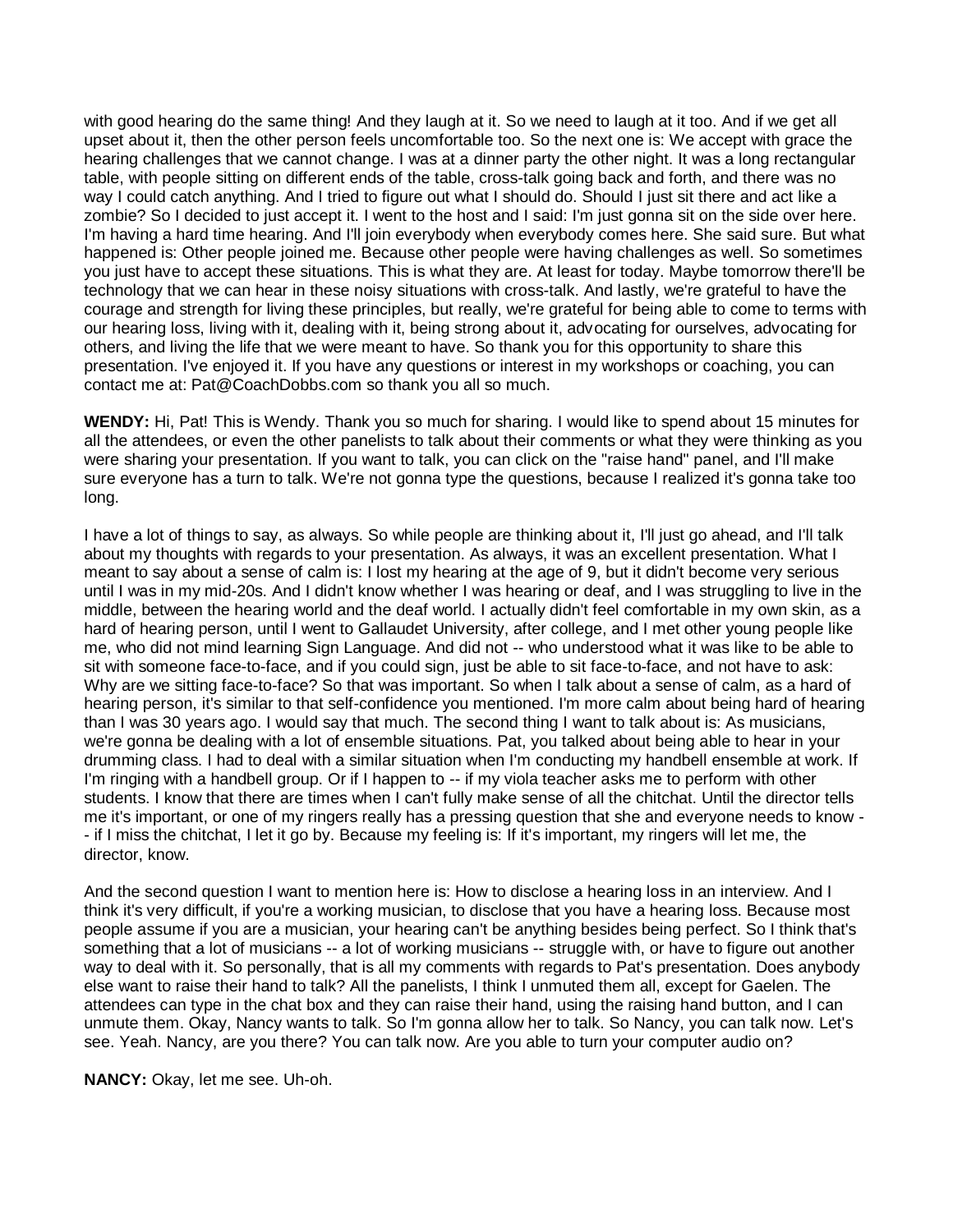**WENDY:** Yeah. I think the captioner can hear you. So she can go ahead and talk.

**NANCY:** Can you hear me now? Can you hear me?

**WENDY:** It's not loud enough. It should be loud enough. Try again. I had to turn on the volume on my laptop. So go ahead.

**NANCY:** Yeah, this is as loud as my laptop goes. I hope you can hear. Anyway, I'm a musician, singer, and I do sound and music therapy with people. I had a hearing loss that developed to a critical loss point, when I was about -- 18 years ago. And I decided to continue my career in music therapy. I have my own business. And I want to continue doing that as long as I can. But the hard part, emotionally, is that I don't know how long I will have my hearing. It's just gradually, gradually declining, due to otosclerosis and early damage from infections. And sometimes it decreases quickly. It'll drop. And then sometimes gradually. And they can't tell me why it's happening. So it's like... Nothing I can do about it. Except just wait and see, and continue to teach. I have students that come from all over the world to learn sound therapy. And so I'm just coping. Like, today I had lunch or coffee with a friend at a coffee shop, and I have these great high end hearing aids, and I could set it so that I could hear her and block out the background noise, but then I was talking too loud. And she knows me well enough that she leaned over and whispered in my ear: You're talking too loud. So I thanked her for that. Because a lot of people don't let me know that. And then I'm talking -- it doesn't sound loud to me in my hearing aids. But it actually is loud. And I'm sure this is affecting my music performances too. So that's the kind of emotional struggle that I'm having. Is, you know, maybe... When will I quit this business? That I'm doing? And then what?

**WENDY:** Okay, Nancy. So I'm going to advise that you talk with our second presenter, or contact her, after this. After today's webinar. Because she followed a similar trajectory to yours. She has to deal with fluctuating hearing, and I know that she has -- I will let her tell you her story. But I want to let you know that you're not alone, and part of the reason my association does these kinds of webinars is because a lot of musicians don't want to talk about these things. But I think it's important that musicians especially have the chance to deal with these struggles. Personally, I deal with the whole struggle of looking at music from the angle of someone who loves music so much. Even as a child. And wants to know... How in the world she's gonna get a music degree. But that's another story for another day. Who else wants to talk? Oh, Gaelen wants to talk. So I'm going to... Gaelen, you should be able to voice right now. Try it.

**GAELEN:** Yeah, can you hear me?

**WENDY**: Yep, I can hear you.

**GAELEN:** Nancy, I just wanted to say what Wendy just said. I think you'll find something in my presentation. Please ask me questions, and my email will be at the end. We have really, really similar stories, and I can appreciate what you're going through right now. The short answer -- and this is not a summarization of my topic -- but hang in there, and there is work for you, and there is a way, and you are full of all kinds of creativity and all kinds of good things, and good things are still gonna come for you, but I entirely feel the frustration and the scariness around... How loud am I? How am I being perceived? I just want to acknowledge that.

**NANCY:** Thank you. I'll do my singing performance first, and then I'll disclose about the hearing loss. If I do it in the reverse, people are prejudiced at what they're hearing. You know? So they say... Wow, you have a beautiful voice. Oh my gosh, this is beautiful, beautiful music. I've never heard anything like it. And I go thank you! And then I might casually, like, you know, insert that... Oh, by the way. Just as an encouragement for people that you don't have to give up when things happen in your life. Everybody has challenges. Don't give up. So that's how I cope. And in some situations, it's not relevant to tell them. I just do my performance. Right? Thank you!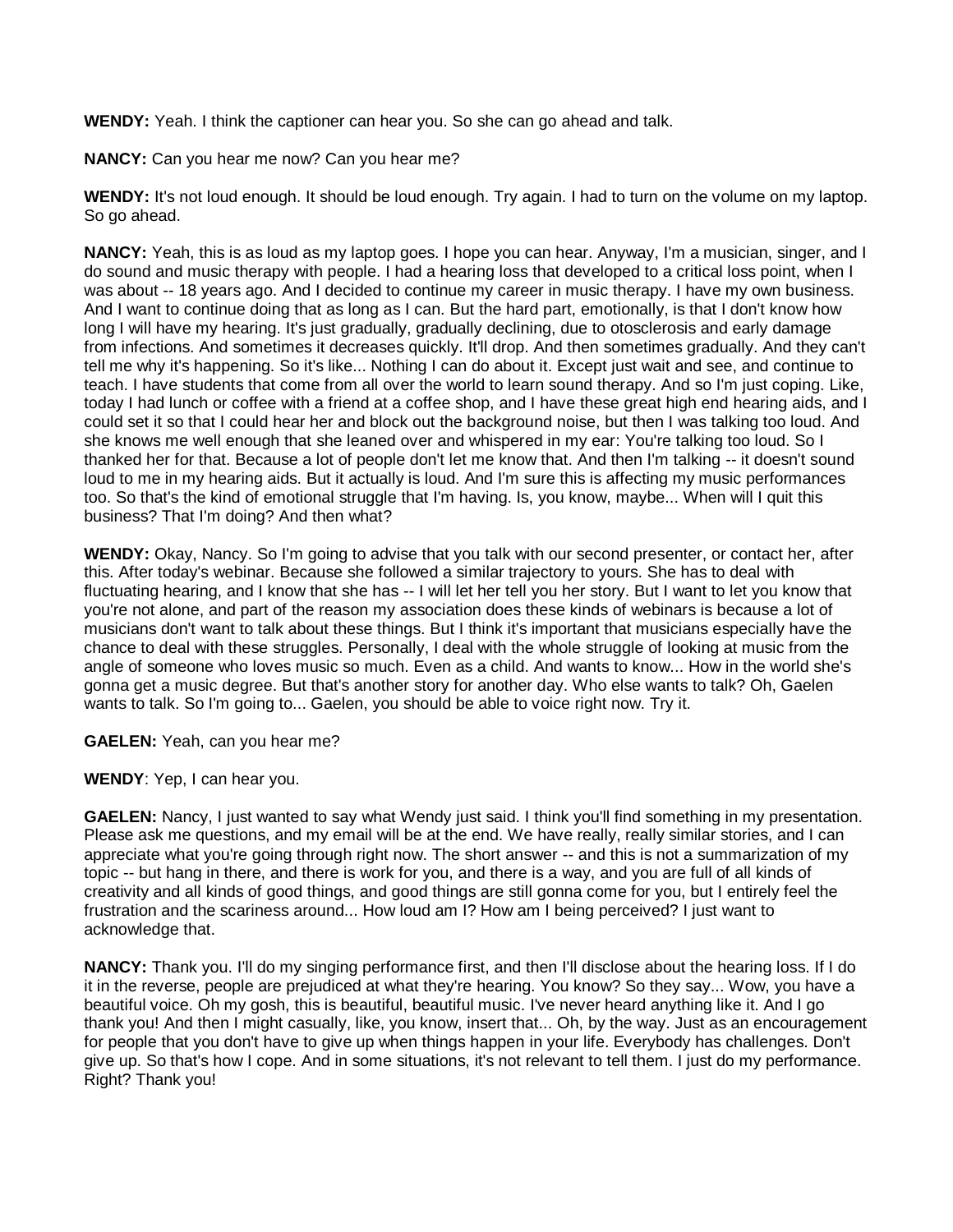**GAELEN:** Same here, Nancy. Often I play in public spaces like the hospital, and I may not tell anyone for the entire shift. You can't always see my cochlear implant, because of my hair. And some days, I'll leave it down. And some days, when someone compliments me, I may or may not tell them, depending on my mood. Because it's not really important to what we're doing. But I agree with you that it could be encouraging to someone else, just to have that in mind.

**WENDY**: Nancy, one thing you might want to know is: Occasionally, I have a chat for different groups of instrumentalists and singers. We were doing it as a text-based chat for the earlier part of this year. But we got this new Zoom conferencing interface, so next year, what I'm gonna look at is doing chat, but involving a captioner. If nobody minds. Because I think it's so much faster to voice than to type things. So that's something I'm looking at doing. So I can tell you: We have a lot of singers in our group. So you're not alone. Okay. Does anybody else have anything they want to give with regard to feedback for Pat's presentation? If not, then I'm going to let Gaelen take the floor. And let's see. I'm gonna mute her. Right. So Gaelen, you should be able to try to share your PowerPoints. See if you can do that right now. Hi!

**GAELEN:** Hi, I just tried to share it. Why did that fail? Let me try this again.

**WENDY:** You were able to share the other night.

**GAELEN:** I know. There we go!

**WENDY:** Yes, excellent.

**GAELEN:** All right. So good afternoon, everyone. Thank you, Wendy. I really appreciate you inviting me to talk to you today, and hello to all of you that are reading or listening to this later on, after we have had this conversation on Saturday. So yeah, my name is Gaelen McCormick, I'm a professional double bass player, or at least a professional musician now, and I'm going to talk about the mindfulness tools that I have learned about over the past five or six years, and how they came into play as a performing artist.

So I just want to give you a little background. I started on the bass when I was about 13 years old. I did not actually jump in from a different instrument, which is a little bit unusual for this instrument. A lot of us got coopted from the cello, or there were just too many trombones, and we got stuck on this instrument, but I did see a cello, and when bass was available, I jumped at it when I was 13 years old, and I honestly just fell in love with the sound of it, and frankly, it was pretty easy for me, which I didn't realize that that might be talent at the time. I just thought... Oh, who knew? Bass is easy! I'm happy to say that I'm a graduate of the Eastman School of Music in Rochester, New York, and did my grad work in Pittsburgh at Carnegie Mellon University,

I was lucky to return to Rochester and got a job with the Rochester Philharmonic Orchestra, which as a coach and teacher and professional artist, I still think of that as a streak of luck, to have gotten that job that young, because those auditions are tremendously difficult. So this is the Rochester Philharmonic Bass Section from four or five years ago. And you'll notice something that's a little unusual, besides my purple hair, which is that I'm the only woman in the bass section. Other than my very first year, when I was on a trial basis -- there was one woman there -- the other 22 years I played in the orchestra, I was the only woman. And I bring this up, because Pat, you did a great job talking about the kinds of stresses we have in our life, as we internalize a lot of things, we don't share about the stresses that we're under or the things that we need. It was very, very important to me to fit in with this male culture and with, obviously, people who have perfect hearing. And I'm gonna get to my hearing loss journey in a moment, but I just want you to have this in the back of your mind. This is my world right here. It's a whole bunch of wonderful but smelly boys that I had to play with all the time. My career in the last four or five years, when my hearing loss became the most severe, had taken a really great turn, where I was doing a lot of teaching, I had been traveling around the country, and this picture is from a festival in the Midwest, where I was invited to come for a week and work with students, and I was really enjoying this aspect, so much that I was starting to wonder if this might be the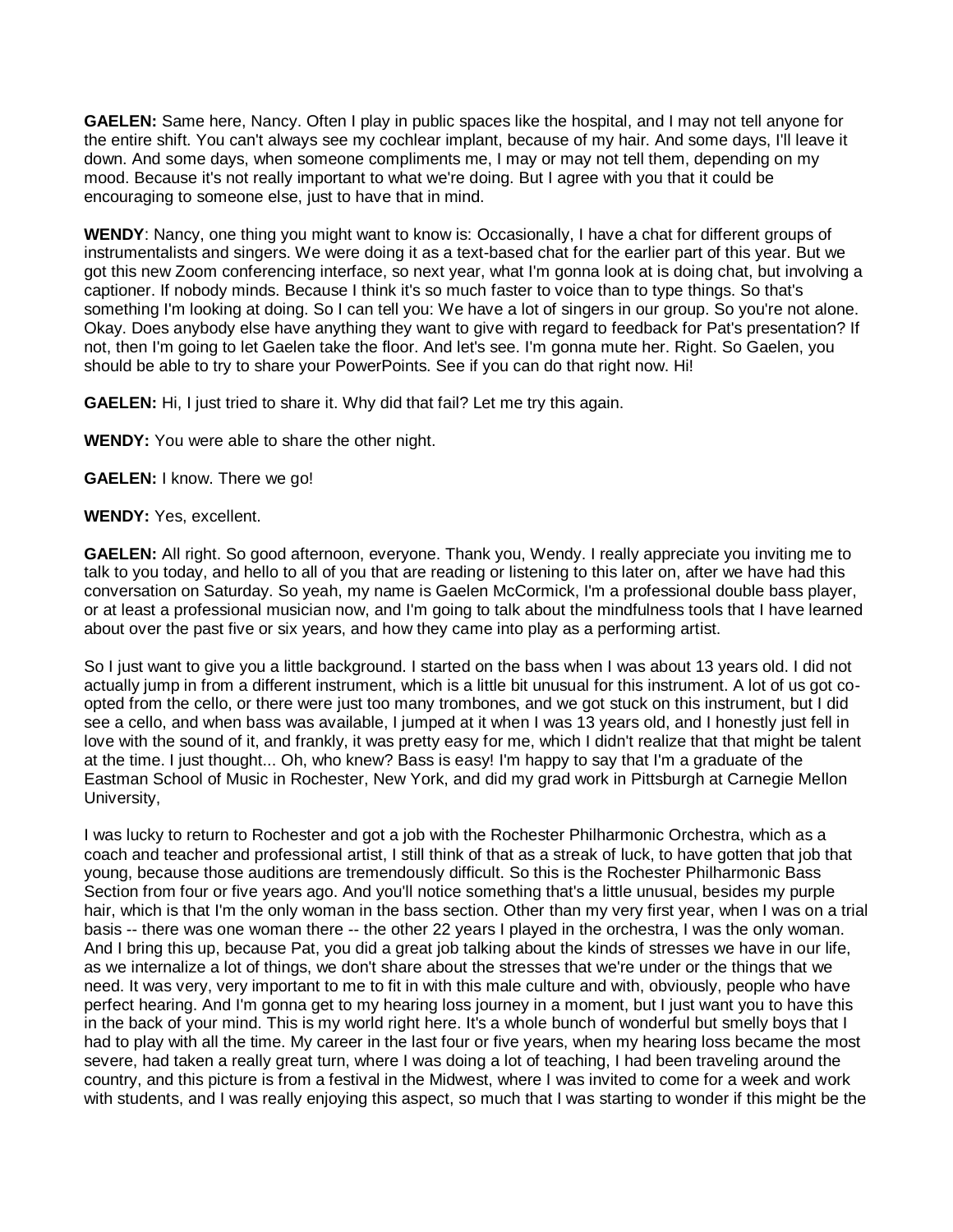next aspect of my career, to move into a university professor position, and start to create more of these types of festivals and workshops.

Working with students has really been so helpful for me, as I went through my hearing loss journey, and it was something I never ever would have expected would have been the thing that probably kept me from going totally insane, when I was really losing all of my hearing, and losing the prospect of any kind of musical career. And I'll explain that in a bit, but this is just to say that: Just as I'm finally getting to the point where I think -- oh, all the things I wanted in my career are starting to come true is when my hearing started to chip away. I had been working on a series of books, which has been published through the complete decline of my hearing. They're about bow techniques, a right hand technique for the bass, and as I worked on them, it became really apparent to me that my career has gone from music to more and more and more specific aspects of music. So music to playing the bass to playing orchestral double bass, to teaching classical orchestral double bass, to students in a very specific age range, and now writing this set of books that's just for the right hand. And I thought at one point... This is incredibly specific! When did this happen to me? I'm completely loving it, at this point of my career, but I thought... This is an incredibly narrow thing I've gotten into! Now, by the time I got to the third book, and you can see a little bit of it, behind the image I have there. I really couldn't hear anything now. And I was typing all this into the software, and normally I would proofread them by having the software play it out, and looking at the original manuscript, because a lot of these are violin etudes, or sometimes cello etudes that I'm transcribing, and sometimes I can listen to them and see if I've got a wrong accidental or wrong note. And I couldn't do them anymore. And it occurred to me I was able to visually proofread them very well. It was a skill that I had acquired, that I could look at music and hear it in my head. I know it's something that musicians who have learned music before hearing loss have. I wonder if people have it when they learn music posthearing loss. But it's a little pebble on the path of: You don't have to leave music just because you have a hearing loss.

But this was a great honor to me. When I approached Carl Fischer, my dream publisher, I thought: They're just gonna turn me down. Who am I? Just this bass player who wants to do this project. But they said yes and agreed to do three books. This was one more step where I thought... Wow, my career is actually turning into something! But, you know, I'm losing lots of hearing at this point. I had lost my leave ear completely, from bilateral Meniere's disease. This picture is from last summer, 2017, down at Ithaca College, the International Society of Bassists. I was very honored to host and create the under-18 division conference for them. It was a week-long workshop, and we had about 100 students from all over the world come in. By the time I'm leading this, I was bilateral deaf, and not implanted. Not deaf enough, apparently, to be implanted, and it was a strange moment to force myself to keep going. But I hadn't told any of the students. I only told my staff that I couldn't hear, and to sit in rehearsal, I couldn't understand what they were saying, I couldn't do any type of balance check or sound check. Students would come to me and want to work on their parts and say: Is that the right note? I don't know. I don't know. It was just really strange. I felt like I was presenting as a professional and a complete fraud at the same time, and I was really struggling now with... What I was gonna do with these two completely different aspects of myself. I feel like my career is just about to get to this great period, where I should be able to more or less coast for the next 20 years and produce good work and produce good concerts, and it's all eroding under my feet, but I don't want to tell anybody about that. So this is a sort of visual description of what happened to me personally with my hearing. I first lost my left ear, and so if you're thinking about this from the orchestra, you can see to my left, we have the cellos. So I lost this ear first, which is low frequency first, and then the ear just totally went. And my right ear followed suit, with the same thing, losing my low frequency. You can see it, but I just want to remind you: I am a bass player!

So I'm playing my instrument, and honestly, I'm just feeling this thing against me now, and I'm feeling whether I'm in tune. And sometimes we get up to a certain register that I can hear, but most of the time, I would say that I'm really not aware of what my pitch actually is. I'm only aware of whether I'm fitting in or not fitting in. And then just for fun, my right ear developed frequency distortion. So the note I hear is not the note being played. And that is still the case for the little window of hearing that I have in my right ear. So I would frequently think... I could match that pitch, and I would practice this at home. Play a note on the piano, and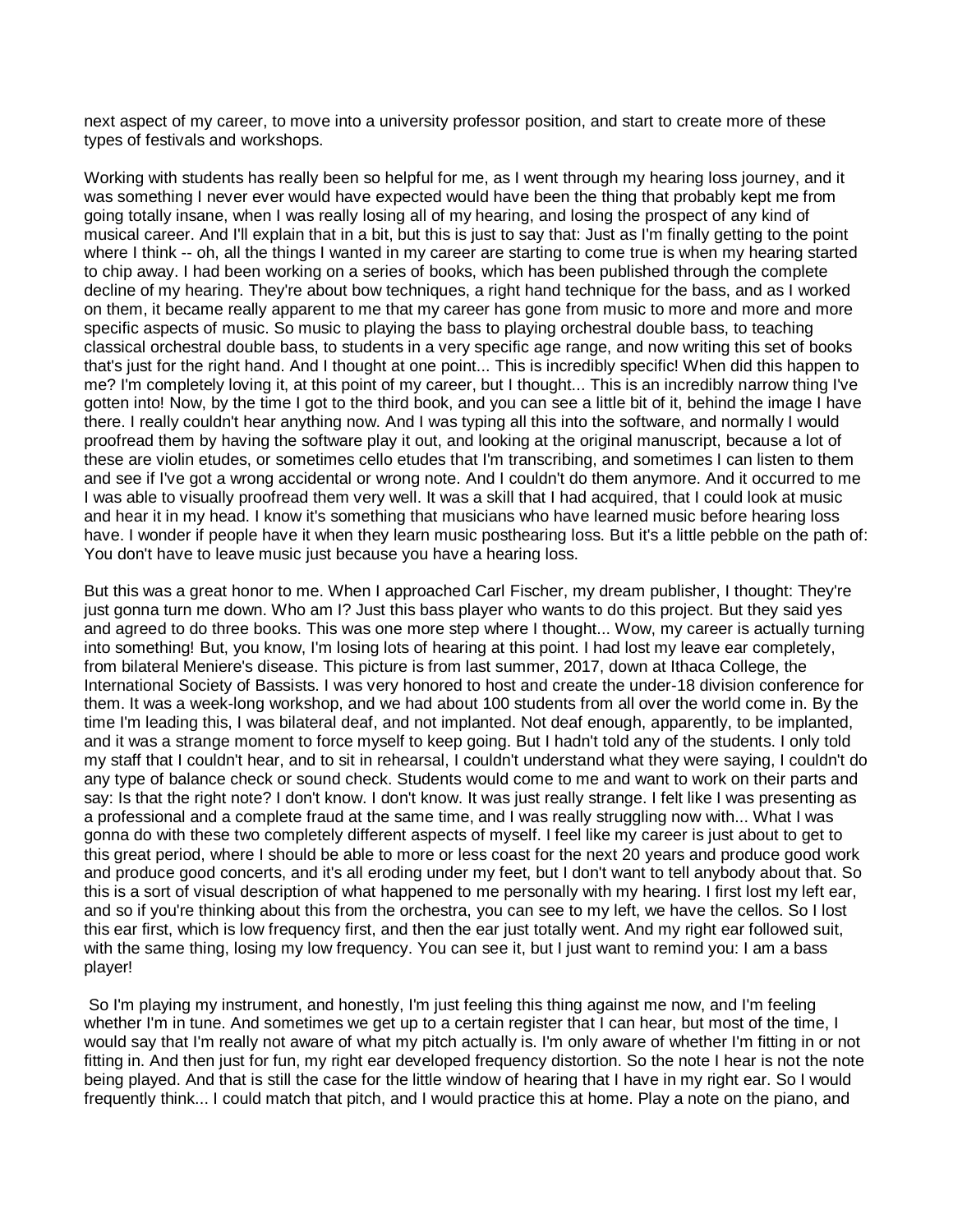maybe match it on my bass, look at my tuner, and see I'm wildly wrong. Or play the note on the bass and sing it with my voice, and see that... Yeah, I'm totally wrong. Play it on my bass, sing it at the same time, and I can feel that I'm wrong. That was another early clue of a way that I might start to work on being able to continue playing, through this hearing loss. Because I was damned if I was gonna tell anybody about it, and I was convinced that there was some way that this was gonna end. If you're not familiar with Meniere's disease, the hearing will bounce up and down without any warning. I could start a day hearing and end it deaf, or the other way around. It was just... Sometimes so, so maddening, to not know on any given day: Where am I gonna wind up? So my joke to myself is: Clowns to the left of me, jokers to the right. Or no input to the left of me, distortion to the right. And here I am. I'm stuck in the middle with... It's just me! Who am I gonna turn to, to help me?

I started looking around really quietly for people to help me. I don't even see people with hearing aids. At that point, I can't even identify someone. Now I swear I can spot someone with a hearing aid from 20 feet and somebody with a cochlear implant from a block away, and I make a beeline to them. They're my new BFF as soon as I see them. But at the time, I couldn't find another musician to walk me through this process, and I did not want to tell my colleagues, because I didn't want to lose my job. And I thought... If there's any chance that my hearing might stabilize at some midway point, even with distortion, I knew that I would work hard enough to make that work. And I didn't want to tell my colleagues so it's worth noting that... I had a part-time job with the RPO, the Rochester Philharmonic. It's a really unusual situation here, where the first half of the strings are full-time, and the second half are part-time. I was doing a lot of extra work in other places, and there was an opportunity. Somebody retired in the full-time section, so there was an opportunity for me to take an audition, and I did have single sided deafness at that point, and I was so glad I had never disclosed this to anyone. I was so worried if that opportunity came up that I would be sort of marked, once I got to the round without a screen that they would just see me and say... Yeah, but damaged goods. Why would we want her? So I did win that job, and moved up to permanent full-time tenured blah-blah-blah. It was so great for me to have that, and I still couldn't yell out to the world: You all can do this, if you've lost your hearing! Because I still couldn't tell them I had lost my hearing. I still felt trapped in my own sort of web of deception about this, and it still felt vitally important to me to keep that secret and keep working as hard as I could.

So during this time, I've been going to a meditation class at my church, coincidentally. It's a nondenominational class, though. And we practice simple meditation tools. And this turned out to be the place where I could turn and find people that could walk me through this journey. They're not musicians. These are just people -- regular jobs. Wonderful people, though. All different kinds of ages and backgrounds. And it was truly the only place I could feel safe for a while, because I could come in and say: I'm having this... I hate to say problem... But I'm having this problem in my life, and I'm having this journey happen, and I don't want it. And they were all so... Everyone's going through something, as you all know. But you know when you're going through it, you feel like no one ever has it as bad as I do. You feel so martyred about the whole thing. So I came in, and I started really listening, and not participating too much, more than just listening to people who are losing their spouses to cancer, people who are going through their own medical and personal journeys, and I felt free, after a while, to share mine. And what I really appreciated about this group is that no one ever said... Oh, do this to fix it. Or maybe there will be a cure. Or you should go get a cochlear implant. No one ever tried to advise me that way. And in a way, that was the perfect thing for me.

What they did do was say: What do you need right now? Would you like to sit closer to the teacher? My teacher, in fact, recommended -- she started recording our meditations. Because she guides them. And she had not done that in the past. Simply so that I could play them on good hearing days at home, and now that's become her standard, which is great, for us to have them as reference recordings. Just simple things like that, on days where I could not even hear the bells. She would just tap me on the shoulder, when we were done meditating. These simple ways in which they showed me how I could start thinking about advocating for myself, and advocacy did not have to be standing up and holding a big sign. And somehow, in my mind, that's what I thought advocacy was gonna look like.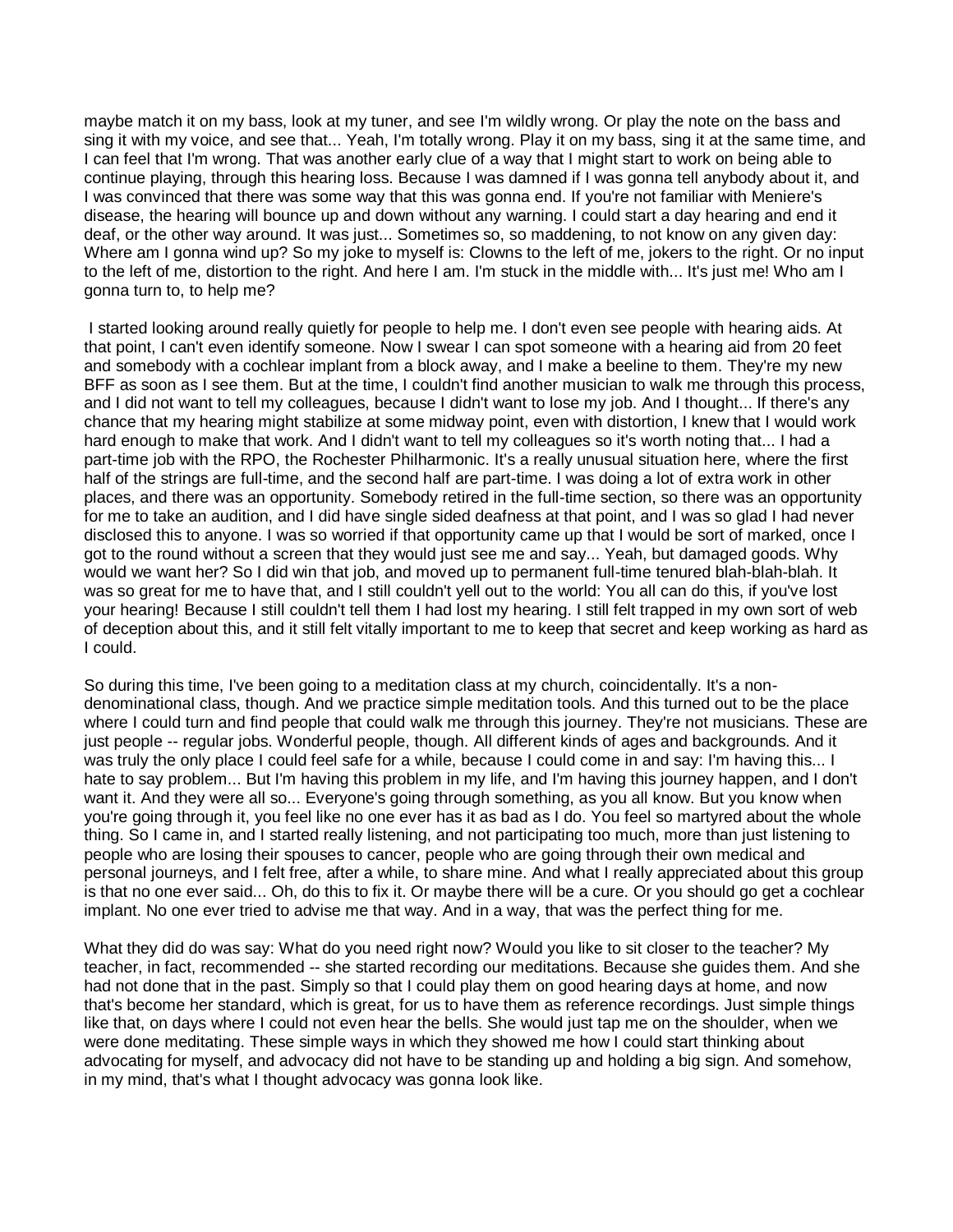And not this kind of thing that Pat describes so well, where it's just saying: I need you to look at me. I'm deaf. And in fact, reminding myself not to say: I'm sorry I'm deaf. Because I'm not sorry about it. I didn't do anything wrong, and neither did you. You just need to know this, and this is what I need right now. And my sangha was incredibly helpful. It's just a word for supportive community. It's a term we use in our group. So it's from them that I learned many tools. I boiled it down to three that I think are the most helpful, and the ones that I would like to share with you today.

I would like to ask you to grab a piece of paper and a pen or pencil. This is not gonna be a test, I promise. But it will be helpful to what we're about to do. And it will be helpful, if you want to do this again later. All these tools are free, and already exist within you. They're not an app. They're not anything but something you can do right now.

So the first one... Three easy tools. There's that slide. The first one I'm gonna do is just follow the breath. It sounds easy, and it is easy. I'd like you to get comfortable. I'm sitting. If you're sitting, please put your feet down. Uncross your legs. If you're sitting, really feel your bottom in the chair, and if you happen to be standing, see if you can feel where your hands contact your legs. And this little acronym at the bottom is this: Feet on floor, bottom on chair, or we sometimes say bum on cushion, when we're in our class together. And what I would like you to do is breathe in through your nose, and out through your nose, not trying to control the breath, not trying to count it, or do anything fancy.

This is very, very straightforward. I want you to feel the air come in and feel the air exit for five breaths, and I'm going to be silent while I practice this with you. (silence) I'm gonna guess that everyone has finished five breaths now. What I'd like you to do is take your pen and pencil, and just write down what you noticed. There's no right answer here. Just write what you noticed. So one of the things I noticed -- I'm gonna share mine, and I would love to hear yours later, if you want to share. The air feels cool when it's coming into my nose. My shoulders are a little stiff. My house is a little noisy, which I didn't expect. I thought they were gonna be gone to a recital already. So just noticing these kinds of things, and you don't need to do anything with them, but this is just a first step to clue us in to where we are right now, and it allows you to get really grounded into your body.

Sometimes we'll do one of these in our group, where we really, really focus on the feet, or we focus on just the feeling of being connected to the chair, and being supported by something else, so that you are not actually the one taking all the energy and supporting yourself. That you can allow and rest into the ground or the chair and just be at ease that way. I chose this picture, because I feel like this is how we spend a lot of our days. Is not really in our bodies, and not really connected to the ground that supports us. And I think a lot of it has to do with some of the things that Pat said so well.

That we spend so much time trying to assess situations. Is it okay for me to ask this person to face me right now? Is it okay for me to ask the conductor to tell us where we're starting again? Is it okay for... You can fill in the blank with all the things that happen in your life. And at some point, you're so far in your head that you forget about the rest of your body, and I think it's easy to trigger a lot of stress this way.

And so just taking that simple five-breath moment to say: Where are my feet? Where is the chair? What do I notice? It's just... It can be really, really helpful to do that. What often happens, though, when you do those five breaths, is that things will arise in your head, and maybe there are some of you who just had five beautiful breaths that were just clear blue sky. I want to be you, if that's the case! I almost never have those kind of blue sky moments. I have many clouds in my sky. So I just said... Isn't that annoying? There's no real way to stop your mind. And I would never want to stop my mind. It has provided me with a lot of really cool ideas, and dumb jokes, and I'm all good with that. One of my favorite writers writes a blog called the Left Brained Buddha. Meditation is not about stopping your mind. I like to think! That's why she calls her site the Left Brained Buddha. And the chance here is that we want to get away with engaging the mind. For instance, when I'm sitting a longer meditation, I'm not gonna read these, but here's a list of things that may go through my mind in a rehearsal or a meditation, and I'll wait a moment while you read them. So I had the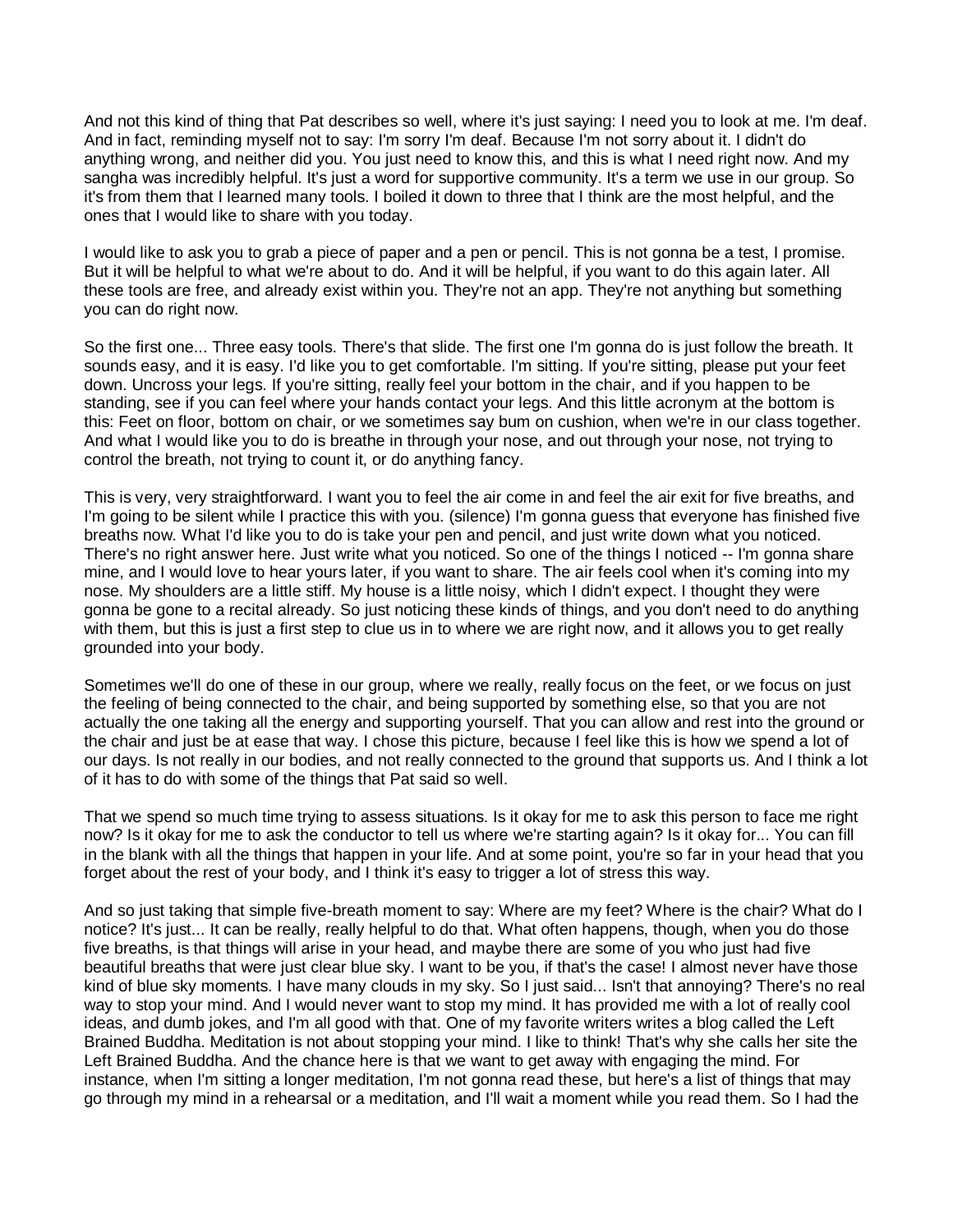feeling... Wendy sent me a note that number four resonates with her. I can't stand the fact that B, C, D, and E are all in a row, and if we're using rehearsal letters, I am hosed, and I'm gonna have to wait and see what everybody else does, and look like I had to scratch my face or something, to cover up for it.

So these are some of the things that arise. And when I look at this list, I think: Would I ever say this to a student? Would I ever say this to my husband or my daughter? I would never say this to other people, but I have no trouble letting my brain just run right over here and say these things, and then I want to get engaged and either say: I do so belong here! I am good enough! Or on a less confident day: Yeah, I totally don't belong here, and I should really just retire, or I really am terrible now. Or how would I even know if I can match that pitch? So I can really see... And I think you can see... How this is a really slippery slope. When you start to engage with these things, you can just get into a battle with yourself. And where is this gonna lead you, anyway? So this is tool number two. Recognize and accept what is. And I love this. I was gonna include a video, but in the interests of time, I'm not gonna use it today. But I will provide the link to Wendy.

It's a little one-minute video on YouTube from one of my favorite monks, who talks about meditating from anywhere, and accepting what is. I like the way he says it. It sounds so easy, but I find it so difficult to accept what is. So those thoughts that came up, if you had any of those during the five breaths, that's totally normal. Those thoughts I just had, with that match on fire, that's totally normal.

So here's our goal for tool number two. Can we have these kinds of thoughts and allow them to pass or exist? Can you say: This is how it is right now? Without trying to change it? So here's our next... We're gonna practice again. So first get yourself comfortable again. If you've crossed your legs, get yourself comfortable in your chair. Feel your bottom in the chair and your feet on the floor. We're gonna do five breaths, as we did before, just feeling the air come in. Feeling the air exit. If you have thoughts arise, see if you can say to this: This is how it is. I'll be silent, while we practice now. (silence) I'm going to guess now that maybe we have all finished our five breaths.

This is strange, doing this to my computer, and not to a room where I can see people open their eyes. Would you take your paper again, and just give yourself a moment and jot down... What are some of the things that arose for you? And you don't have to tell yourself it's true or it's false. It just is what it is. Just write down what some of them are. Maybe two or three, tops. And now that I wrote mine, I'm just gonna share one, which is: Is this going well enough? Which was followed quickly by: You don't know what you're talking about with this! It's my favorite one, that loves to come visit me. The Imposter Syndrome one.

So I want to give a musical example of how tool number two has been helpful to me, before we go on to tool number three. I was not performing anymore. This is about a year ago. I was called in to play a performance of Stravinsky's Soldier's Tale, and I had not been playing now for about seven or eight months, at all. Had not been teaching, had not touched my instrument. I had been very, very sick, on top of losing my hearing completely, in the last six or seven months. And the point when they called me in, we had a real problem with someone who was in this... It's a small group, if you don't know this piece. It's seven people. And so the bass player they had hired, there was just some problem, and they had to fire him, so now we're halfway through the rehearsal cycle, so I'm gonna have two rehearsals and two performances. I worked to find somebody else, and I couldn't, but I know this piece very well, so really in the space of about an hour, I had agreed to do this, printed off the music, and started mentally practicing. My hands were so soft, and I couldn't hear pitch. You know? I have no sense of how loud I am. So I'm about to be confronted by things that I had been trying to control, which now are so far beyond my control. How am I gonna walk on to stage? And by the way, this is on stage, with dancers. I didn't realize that we were not gonna be down in the pit, where at least people couldn't see me, and people from the orchestra came to this performance. I saw them at the first night, and was mortified. So now I'm really being confronted by... I've been trying to control the story. I haven't told my orchestra that I have this problem. In fact, when I went on leave, when my hearing completely crashed, and I went on leave, I only told the personnel managers and a couple of the bass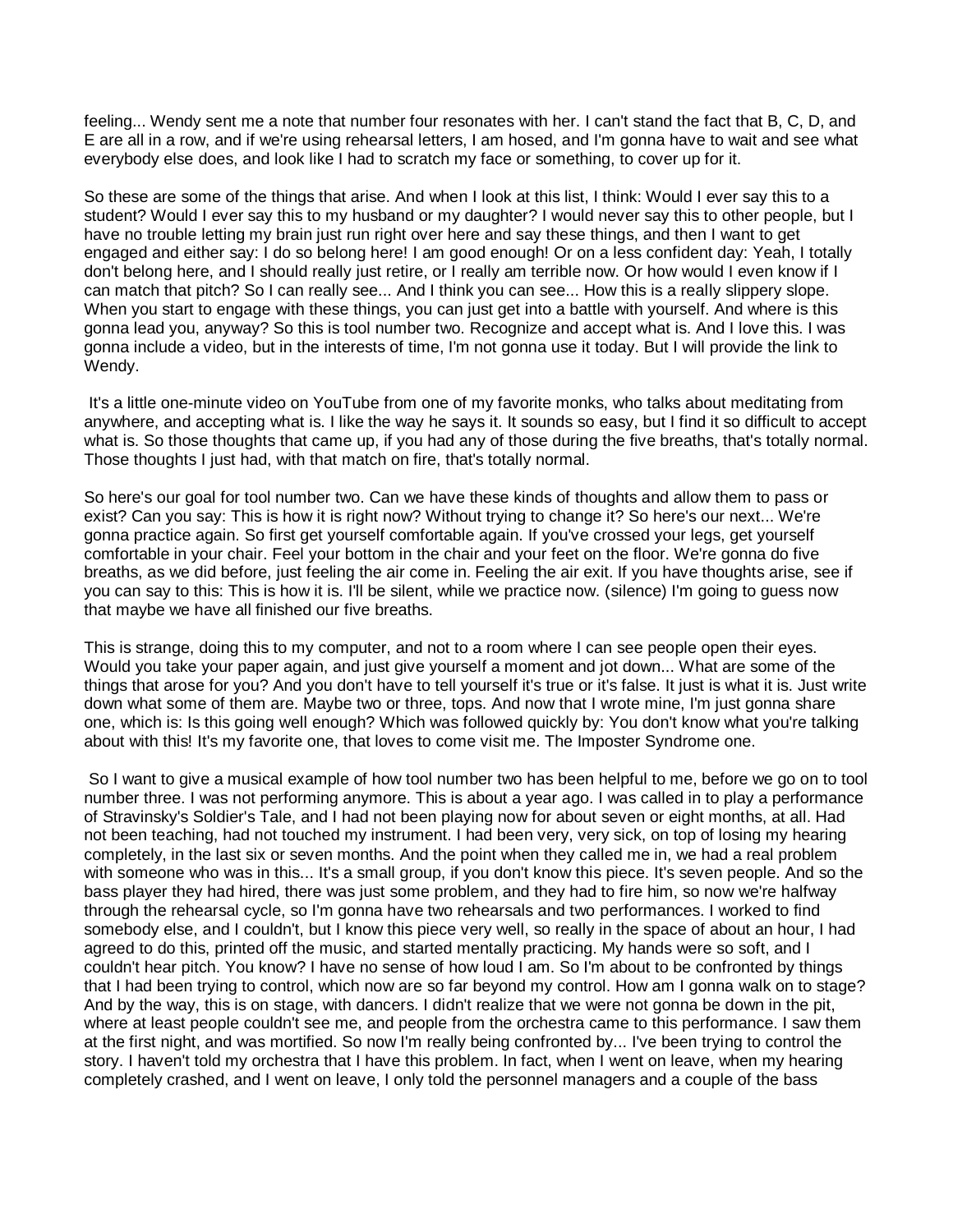players who sat around me, and made them all swear to never tell everyone else on the sliver of hope that maybe my hearing would rebound and we would never have to talk about this again.

But by now, it's been seven or eight months, and I know I'm probably not coming back to this career, and I'm only stepping into this performance, because we really cannot find anybody else. I have called a 200-mile radius around Rochester, and I just cannot find anybody on such short notice. This little quote is one that really sums up, I think, the pain that I was going through, and that a lot of people go through. That things are as they are. Right? I can't hear. I'm freaking out about it. But the thing that is... Is that I couldn't hear. I still can't hear. I suffered, because I imagined differently. I suffered because what I wanted was something I couldn't have right then. I want to hear this. I want to know my pitch. I want to know what my volume is. So there's this inherent conflict. You want what's not here, or if you used to have good hearing, you want to

have that back, perhaps, and it's just not possible in that moment. To the person who was asking the question before, Nancy, when you have fluctuating hearing, like we do, that's I think even more maddening, because it's only not possible in this moment to get what you want, but you know that in a day or two, you might be able to have good hearing again, and so that's tantalizingly right in front of you, but the problem is: We always have to deal with where we are in the moment. So there's this inherent conflict. I really want to hear this right now. I really want to know what the trombone is playing, because I'm supposed to be a fifth below him, and it really pushed me to have to say: Okay, well, this is what it is. I would love to tell you that I was Buddha-like and blissful on stage. I was a hot mess, barely holding it together. I was having to ask myself over and over again: I want this. How am I gonna get it? How am I gonna find out what the trumpet is playing, if the bassoon is sharper or flatter than I am, and adjust to this, and I had to realize in that moment: I am not gonna get an answer to those questions. That's what was for me. That was the thing that was not possible in this moment, and I had to accept it.

But I tell you what: It was really transformative that when I could ground myself -- I had to sit on a stool, not a chair, so it was a little less grounding, but feel my feet, my bum on the chair, the instrument resting into my stomach, and take a few breaths every time I was not playing, and keep saying: This is what it is. And just recognize this conflict that was going on within me, about: I'm not ready to leave my career. Big lofty issues and also really small technical issues. I don't know if I'm loud enough. There were a few things I could do at that moment, like ask the conductor: You're gonna have to tell me if I'm loud. I don't know. You're gonna have to show me if it's too loud or not loud enough. I knew he had a lot going on with that score, and it was a lot to ask, but it was really, really weighing me down. So he was willing to accommodate that. So this is our final closing night picture. And ultimately, I am glad that I did it. It's kind of a neat way to have finished my career on that particular piece. It's a very, very meaningful piece to me.

Great, great group of colleagues, and I did have to just walk on stage and disclose to all of them immediately. I know this piece like the back of my hand, and I can't hear anything you're playing. Please if you need to stop and adjust pitch, just know that I cannot adjust to you. I have absolutely no way to adjust to you. While on the one hand it's mortifying as a professional musician to have to say that, I had to say to myself: This is what is. And with so little rehearsal time, that was the fastest way to get through those rehearsals. So that's my story about how to deal with the somewhat lofty way of saying: Oh, this is what is. We're not gonna sit by a stream and meditate on a lotus flower. Sometimes you're gonna be in the thick of it. How can it actually help you right now?

So grab your paper. I've got one more thing for you. We're gonna talk about... Oh yeah. Sorry, I forgot this slide. Just relax. Nothing is under control. I don't know about you, but I am a total control freak, you know? I think most of us who practice music, we are. We want to be able to make those notes come out at the right time, on the right note, exactly with the right tone. So it's hard to accept that in some ways, nothing is under control. Your hearing loss, what other people's reactions are to you, so anyway... Let's go on to: What are the physical reactions to stress? Because this third tool is gonna help us with the physical reactions. So just take a moment and write down one thing. When you get stressed out, especially in a performance situation, I want you to think of that. You're performing or having a lesson with your teacher.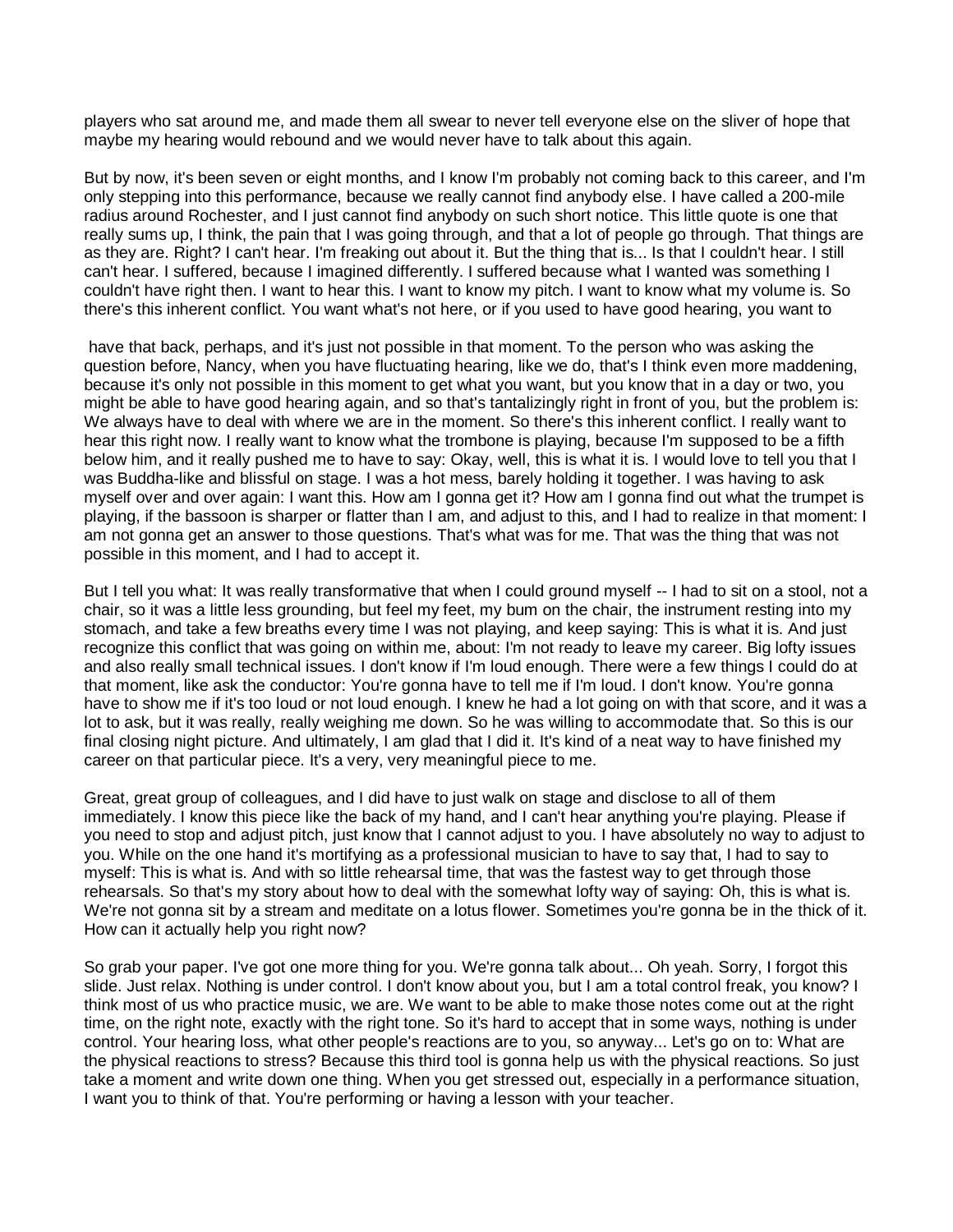What's your physical reaction that happens? I'm gonna tell you that mine, my biceps tighten up. I teach a class about taking auditions, at the Eastman School now. We have an arts leadership program. And I really enjoy working with the students on this class, and really, the class is ultimately about performance anxiety. And we get into this right away. At the beginning of our class. The three aspects of stress: Fight, flight, or freeze. And they're all coming from your reptile brain, right? From back when we were cavemen, cavewomen, cavepeople, I guess. And we need that automatic response to stress to be able to get out of a dangerous situation. So I wanted to run through some slides to think about: What does that mean, though, if you're on stage?

If I go into a flight reaction, if you're somebody whose feet get really antsy, and you're ready to run... Where am I gonna go? There's nowhere to go. And then if you're someone who is a fight person, I'm a fight person, because my arms muscle up, like I'm ready to punch someone. That's terrible for a string player. If you're a vocalist, listening to this, I would be curious to know if you have a tightening of the throat, or if you have cottonmouth. Usually the fight response is so antithetical to what you need to do, to actually make your instrument work. It's almost hilarious. Right? Our last one, freeze, it might be okay. Right? If you're in a large ensemble, it might be okay if you are freaking out, and you are just kind of quietly not making sound and freezing. But meanwhile, your stress is building about whatever it is that's triggering you at the moment, whether it's stage fright or any other kind of fright.

So at this time, you've ramped up your brain, and the automatic response to whatever this trigger is. So one of the things we can do is this simple tool with the breath. Breathing and getting more oxygen in will actually help to get us out of the stress response, and it can really calm the nervous system. I wish I could remember all the technical terms about the parasympathetic -- I'm gonna get it all wrong. You can Google it. So let's slow down and think about breathing. So I want to start again, getting ourselves into feet on floor, bum on chair, uncrossed legs. And we've done the counted breath already, where we did five breaths. This time we're just gonna stretch out our breathing a little bit.

So at any pace you want to go -- I tend to be around a metronome mark of 80, for those of you who love the metronome. I count three in, three beats in, hold for four, out for seven, so it's one continuous action that's happening. And I'd like you to do three breaths like this, and I will be silent while we practice this now. (silence) When you have finished, would you take your paper, and write out one observation? Did anything change about your body or your breathing while you were doing this? I'll share mine quickly. It's just that: My breathing got deeper, and I actually had to slow my counting down to make it work by my third breath already. So doing that kind of breathing can really help us to calm the nervous system, it gives you a moment to step back from a situation, and actively practice self-care, in a way that's not really drawing attention to yourself.

You're just doing something that's really good for you, and helping to get you out of an automatic response. I think I want to skip ahead to this. When we have the chance to be in control of what we respond to, to me, that's a real freedom. When I feel like I'm acting automatically, I'm triggered by someone who said some of the things I saw in Pat's presentation... You know, you don't look like you're deaf. My favorite one is: You're too young to be deaf. I don't even know what that means. I instantly want to -- I go into a stress reaction. I want to respond right away. I muscle up. My breathing gets shallow. And if I can just take a moment and breathe and feel the floor, I'm more likely to give a skilled answer, or choose not to answer, but to choose my response to that situation. So that's one of the reasons I want to give that tool. Wendy, I see that I've run almost out of time, so I think I can end here and take questions.

**WENDY:** Okay! So thank you so much, Gaelen, for that wonderful presentation. Do you want to put your contact information on the PowerPoint?

**GAELEN:** Yeah, let me skip to the end. I had a couple more things to share. I'll get past that. There we go.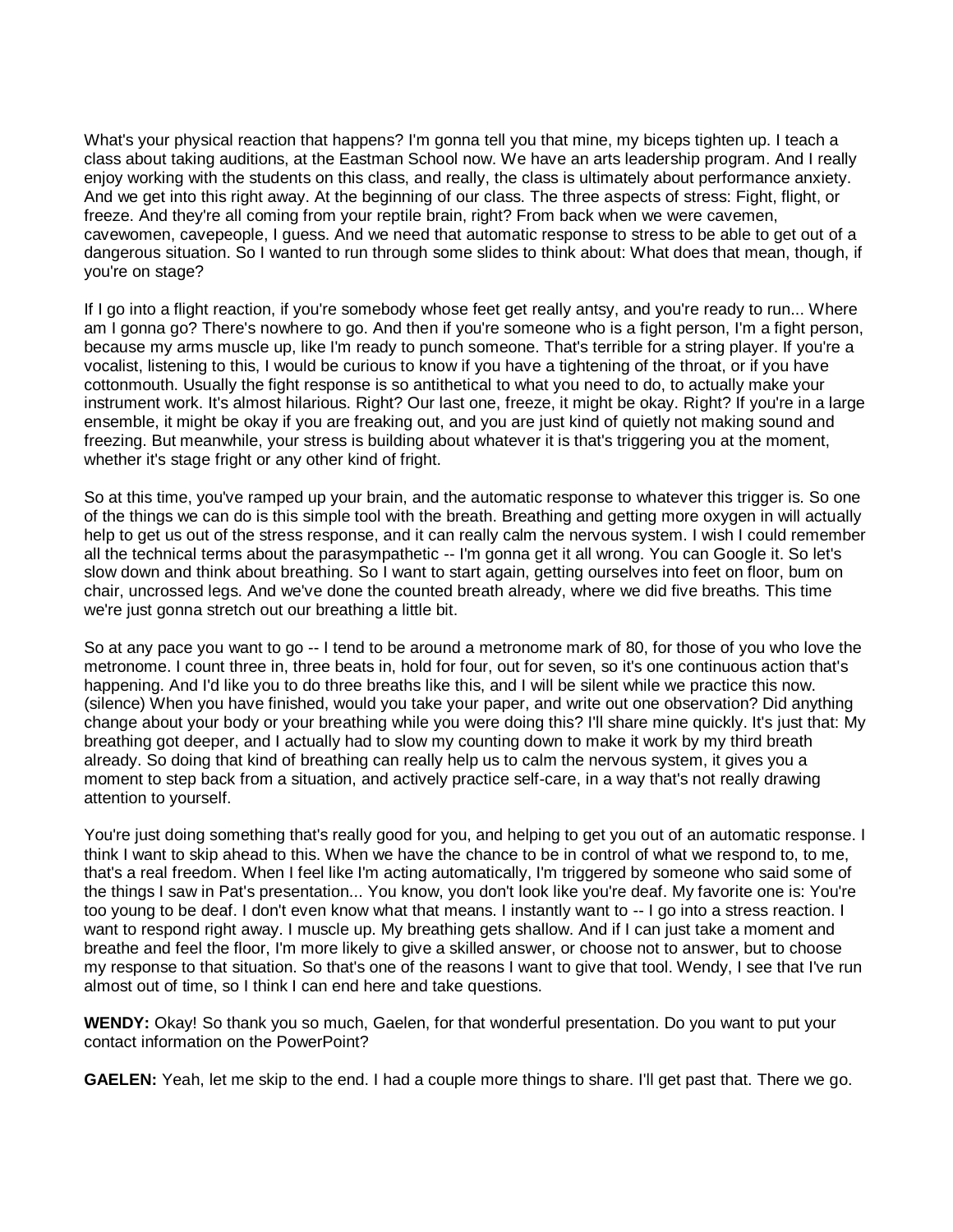**WENDY**: I love the head wrap removal. That's cool. So anyway, this is Gaelen's email address. And I want to thank Gaelen for presenting. Because I've heard bits and pieces of your story, but just hearing from the beginning to the end was kind of dramatic. So at this point, I'm going to open up to the floor, so that if any of our attendees wants to have any remarks or observations, they can raise their hand, and I can unmute them all. I can unmute them, so they can share whatever thought they had about this presentation. Okay. But in the mean time, I was gonna say... That Gaelen and I, just while people are waiting, Gaelen and I first met through my viola teacher, Mark Pfannschmidt, in 2013. And Mark knew Gaelen had experience with hearing loss, related to Meniere's disease, and was wondering if our association could provide her with assistance. So I believe, Gaelen, you received your cochlear implant earlier this year? Is that correct?

**GAELEN:** I did. I got it in May.

**WENDY**: Oh, cool. Is it just one ear or two ears?

**GAELEN:** Just one right now.

**WENDY:** Oh, great, okay. And I guess... The new implant, it's helping you in your new job, as the program manager for the Performing Arts Medicine Program at Eastman?

**GAELEN:** It is helping me, and it's given me an opportunity to talk about this, and to demystify the whole idea of being a musician with a hearing loss. Because I'm in meetings, I'm on the phone, but I also still perform in the hospital by myself, and like I said to Nancy, sometimes I tell people, and sometimes I don't. But I'm very happy to be working for Eastman, and I'm proud of them too, for not sort of abandoning me, for not looking at me as damaged goods.

**WENDY:** Yeah, that's very good. That Eastman is so open. Yeah. Because I think... Nobody should consider musicians with hearing loss as damaged goods. We always have something to offer. We just have to figure out what we can offer. I'm going through this right now. I ask myself: I love music so passionately! What can I offer to the world? So I totally agree with you on that. Does anybody else have any comments or remarks they would like to talk about? Or questions to ask Gaelen, before we close? If not, I'm going to go ahead and say: If any of the attendees here have suggestions for other webinars they would like to see our association look at doing for next Fall, that would be great. Fred has a question. So I'm gonna let Fred talk. And go ahead. I'm gonna unmute him. So Fred, wait a minute. Yeah. So Fred... Okay, so Fred, you should be able to talk now.

**FRED:** Okay. Can you hear me? Okay, good. Is there going to be a repeat of this available for us? I came in late, and I was driving for a good portion of it. So it's something I would like to be able to sit through at my leisure and consider at a later point.

**WENDY**: You will be -- I believe Zoom, the conferencing platform, will send everybody a link to the recording.

**FRED:** Okay, great. Thank you.

**WENDY**: Do you play a musical instrument, Fred?

**FRED:** I play guitar. I've been playing for about 60 years, by ear, and I finally decided it was time to learn how to read music, so I've been doing that for two years now, and enjoying it greatly.

**WENDY:** That's great. That's wonderful. Thank you for joining us.

**FRED:** Thank you.